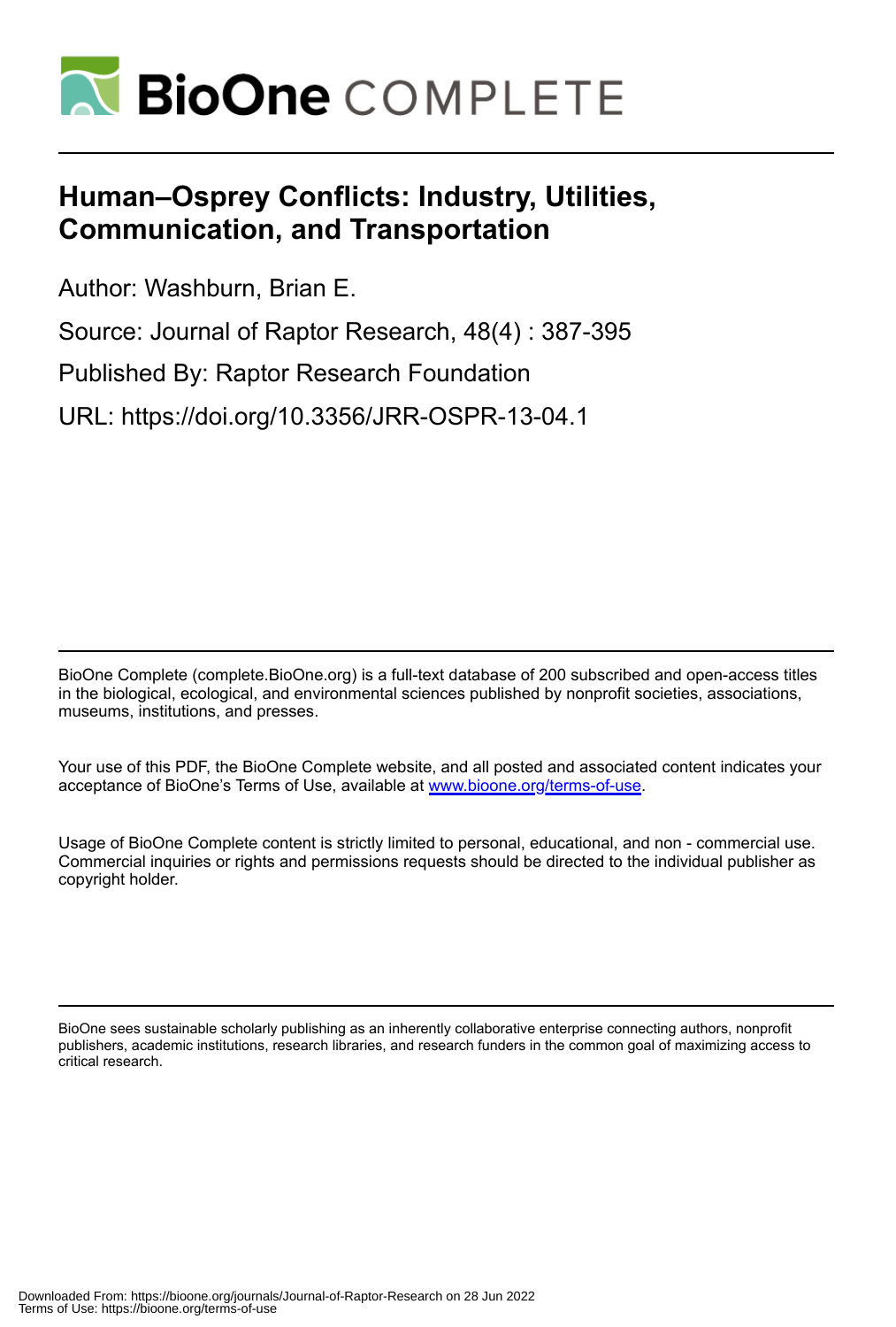# HUMAN–OSPREY CONFLICTS: INDUSTRY, UTILITIES, COMMUNICATION, AND TRANSPORTATION

BRIAN E. WASHBURN<sup>1</sup>

U.S.D.A. Wildlife Services, National Wildlife Research Center, 6100 Columbus Avenue, Sandusky, OH 44870 U.S.A.

ABSTRACT.—Although often perceived as a species of remote settings, Ospreys (Pandion haliaetus) are highly adaptable and currently are abundant in many urban and suburban landscapes. Living in close proximity to humans, Ospreys often come into conflict with people and several important issues require the attention of and management by natural resource professionals. These include effects on: (1) industry (e.g., foraging at aquaculture facilities), (2) utilities (e.g., nesting on electric utility power poles and transmission towers), (3) communication networks (e.g., nesting on cellular towers), and (4) transportation systems (e.g., risks posed to human health and safety due to Osprey–aircraft collisions). Due to the Osprey's migratory and wintering habits, conflicts between Ospreys and humans are generally seasonal in nature (i.e., during the nesting season); Florida is an important exception. Creative mitigation measures (many currently being developed and evaluated) that combine effective management and monitoring will provide a better understanding of human–Osprey conflicts and ensure our successful coexistence with Osprey populations in the future.

KEY WORDS: Osprey; Pandion haliaetus; bird strikes; conflict; urban areas.

### CONFLICTOS ENTRE HUMANOS Y PANDION HALIAETUS: INDUSTRIA, SERVICIOS PÚBLICOS, COMUNICACIÓN Y TRANSPORTE

RESUMEN.—Aunque a menudo es percibida como una especie de sitios remotos, Pandion haliaetus es una especie altamente adaptable y en la actualidad es abundante en muchos paisajes urbanos y sub-urbanos. Al vivir en cercanía de los humanos, a menudo P. haliaetus entra en conflicto con la gente y varios problemas importantes requieren de la atención y el manejo de profesionales de los recursos naturales. Estos problemas incluyen efectos en: (1) industria (e.g., forrajeo en instalaciones de acuacultura), (2) servicios públicos (e.g., nidificación en postes de electricidad y torres de transmisión), (3) redes de comunicación (e.g., nidificacio´n en torres de telefonı´a celular) y (4) sistemas transporte (e.g., riesgos para la salud y seguridad humanas debido a colisiones entre individuos de P. haliaetus y aeronaves). Debido a los hábitos migratorios y de invernada de P. haliaetus, los conflictos entre esta especie y los humanos son generalmente estacionales (i.e., durante la temporada de nidificación); Florida es una excepción importante. Medidas creativas de mitigación (muchas de ellas están siendo desarrolladas y evaluadas) que combinen un manejo eficiente y el monitoreo proporcionarán un mejor entendimiento de los conflictos entre P. haliaetus y humanos y asegurará una coexistencia exitosa con poblaciones de esta especie en el futuro.

[Traducción del equipo editorial]

The recovery of Osprey (Pandion haliaetus) populations in the United States of America (U.S.A.) represents a true conservation success story. Substantial Osprey population increases and range expansion have occurred as a result of banning the use of dichloro-diphenyl-tricholorethane (DDT) and other organochlorine (OC) insecticides, intensive research and conservation efforts, and recovery activities (e.g., hacking and translocation pro-

grams), all of which have been well documented (e.g., Poole et al. 2002, Henny et al. 2010). The U.S. Geological Survey Breeding Bird Survey shows that Osprey populations within the U.S.A. have increased an average of 2.9% each year from 1966 to 2010, with an average annual increase of 5.1% during 2000–2010 (Sauer et al. 2011).

Although often perceived as a species of remote settings, Ospreys are highly adaptable and have become increasingly abundant in many urban and suburban landscapes (Poole 1989, Poole et al. <sup>1</sup> Email address: brian.e.washburn@aphis.usda.gov 2002). More frequent interactions with humans also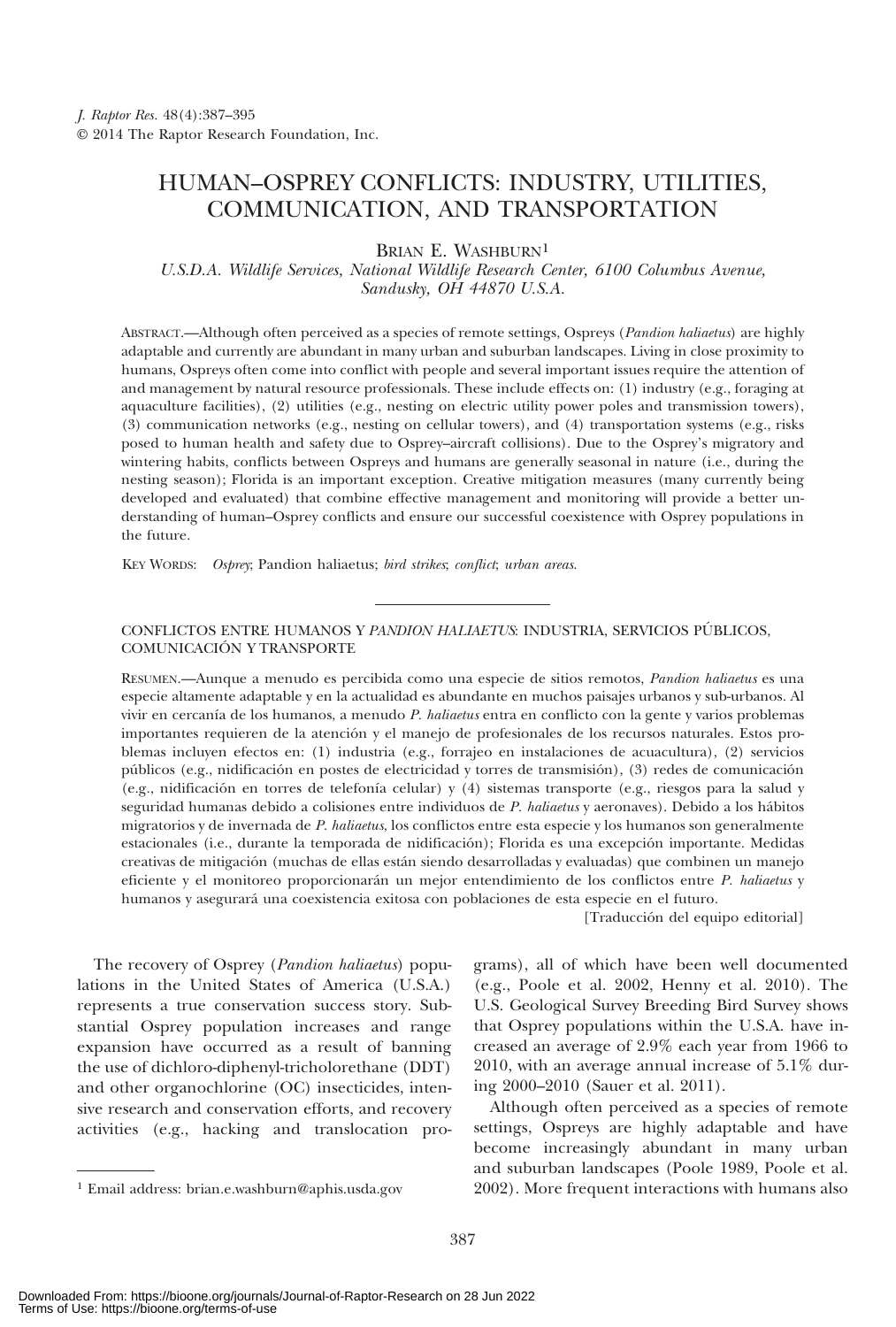

Figure 1. An Osprey nest built on an aid to navigation (e.g., channel marker) that poses a conflict. Photo taken by the author.

means greater opportunity for conflict to arise, with one example of such conflict being the use of nontraditional substrates for nesting. As reviewed by Henny et al. (2010), the first reported Osprey nest on a human-made structure (i.e., the roof of a house) was documented in 1835 by John James Audubon in Florida. Ospreys can shift their nesting habits from using predominantly natural structures (e.g., live trees, snags) to extensive use of artificial platforms (e.g., artificial nest supports intended to benefit Osprey). Along with the use of nesting platforms intended for Ospreys, there has also been increased use of nests in problematic locations, such as electric utility, communication, and transportation structures (e.g., electric utility poles, cellular towers, and aids to navigation; Fig. 1). This trend began in the eastern U.S.A. prior to the 1970s (Bent 1937, Henny et al. 1974, Blue 1996, Ewins 1996) and during the 1980s and 1990s in the western U.S.A. (Henny and Kaiser 1996, Haughton and Rymon 1997, Henny et al. 2010). Currently, field surveys show that more than 85% of Ospreys nesting in various regions of the U.S.A. (e.g., Chesapeake Bay, New Jersey, Kentucky, Indiana, Wisconsin, Idaho, Oregon) use human-made structures (Watts and Paxton 2007, Waterbury 2009, Clark and Wurst 2010, Eckstein et al. 2010, Henny et al. 2010, IDNR 2010, Heyden 2011). The Osprey's ability to exploit, and possible preference for, human-made structures for nest locations has also resulted in human–Osprey conflicts outside of North America (e.g., in Europe; Meyburg et al. 1996).

The Ospreys' ability to adapt to and prosper within urban and suburban areas, combined with their recent reproductive success and thriving populations, has resulted in conflicts between Ospreys and the electric utility, communication, and transportation (e.g., aviation) industries. Human–Osprey conflicts vary widely in scope and scale, ranging from minor conflicts such as an individual Osprey nest built on a human-made structure (e.g., cellular tower) to major problems, such as local populations of Ospreys directly or indirectly impacting human safety near civilian airports and military airfields through nesting and movement activities. Creative, mutually beneficial management and mitigation practices for both people and Ospreys are needed to allow for the successful coexistence of Ospreys and humans, especially in landscapes that are highly altered by humans.

#### CONFLICT SITUATIONS

Industry. Aquaculture production. Like other piscivorous birds (e.g., Double-crested Cormorants [Phalacrocorax auritus]), Ospreys are opportunistic and sometimes use fish-rearing facilities as foraging sites. Osprey–human conflicts associated with aquaculture production facilities during the breeding season have been documented and evaluated by Parkhurst et al. (1992), Pitt and Conover (1996), and Glahn et al. (1999) in the United States as well as during the wintering period in Central and South America by Bechard and Márquez-Reyes (2003) and Bechard et al. (2007).

Wind energy. Commercial wind-generated electrical energy is the fastest growing energy industry sector in the world (Manville 2005, 2009). Avian fatalities associated with wind energy facilities, in particular for raptors, are an important conservation concern. The effect that proposed large scale land-based and off-shore wind facilities in the U.S.A. (e.g., Nantucket Shoals, Massachusetts, and Long Island, New York) will have on wildlife has yet to be systematically assessed, but such facilities have the potential to severely affect resident and migrating Ospreys and other birds (Johnson et al. 2002, Manville 2005, 2009).

Utilities. Ospreys frequently build nests on electric power distribution poles and transmission line towers (Blue 1996, Henny et al. 2010; Table 1). This creates conflicts through risks to the birds (i.e., injuries and direct fatalities due to electrocutions and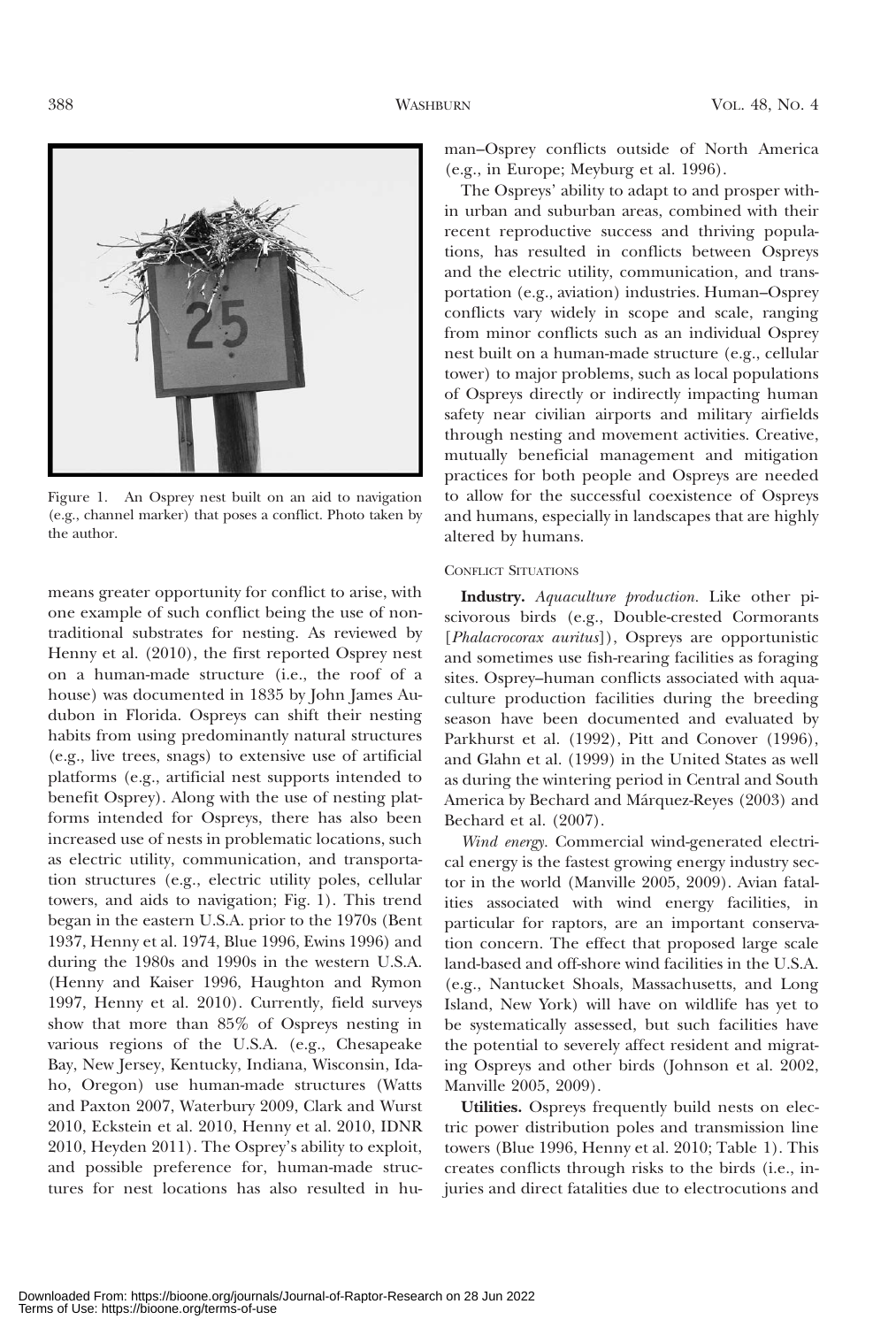|                      | NEST LOCATIONS $(\%)$  |      |                                 |                              |                             |                                  |               |                         |
|----------------------|------------------------|------|---------------------------------|------------------------------|-----------------------------|----------------------------------|---------------|-------------------------|
| STATE/REGION         | No. OF<br><b>NESTS</b> |      | ARTIFICIAL<br>NATURAL PLATFORMS | <b>CELL</b><br><b>TOWERS</b> | <b>POWER</b><br>POLES/LINES | <b>NAVIGATION</b><br><b>AIDS</b> | <b>OTHERa</b> | <b>REFERENCE</b>        |
| Idaho, north-central | 32                     | 21.9 | 59.4                            | $\equiv$ b                   | 18.8                        |                                  | 3.1           | Waterbury 2009          |
| New Jersey           | 355                    | 2.0  | 75.0                            | 8.0                          |                             | 4.0                              | 10.0          | Clark and Wurst<br>2010 |
| Indiana              | 45                     | 8.9  | 53.3                            | 20.0                         | 17.8                        |                                  |               | Indiana DNR<br>2010     |
| Wisconsin, central   | 62                     | 4.8  | 31.7                            | 9.5                          | 68.3                        |                                  | 1.6           | Eckstein et al.<br>2010 |
| Kentucky             | 87                     | 21.8 | 4.6                             | 6.9                          | 27.6                        | 24.1                             | 14.9          | Heyden 2011             |

Table 1. Percent of Osprey nests found on various natural and human-made structures during surveys conducted during 2008–2011.

a "Other" included miscellaneous man-made structures (e.g., buildings, bridges) that were not consistent with the previous categories. <sup>b</sup> No Osprey nests were observed on structures within this category.

wire collisions) and damage to equipment and costly service interruptions to customers, from fires when Osprey nest material compromises critical components (Harness and Wilson 2001, APLIC 2006, 2012). Surveys indicate that wildlife (including birds) are the third leading cause of power outages in the U.S.A. (Southern Engineering Company 1996), that wildlife are the cause of 10–25% of all power outages in California and Wisconsin (Kysely 2004, Energy and Environmental Economics 2005), and that bird-caused outages occur with almost two-thirds (58%) of utility companies in the U.S.A. (APLIC 2005).

Communication. The number of communication towers (e.g., lattice and monopole cellular telephone towers, and tall, lattice guyed digital television antennas, among others) is growing exponentially across the U.S.A. (Manville 2005, 2007, 2009). Communication towers, especially cellular towers, seem to have characteristics that make these structures ideal nesting sites for Ospreys (Table 1). Conflicts arise when Osprey nest materials interfere with the function of the transmitting and receiving equipment on the towers (thus resulting in interruptions of service) or when repairs and maintenance must be completed.

Transportation. Aids to navigation. Aids to navigation, more commonly referred to as channel markers, are structures (e.g., wooden poles, buoys) that use lights and/or signage to provide important information to commercial and recreational watercraft to allow for safe navigation of waterways. Ospreys frequently use channel markers and other navigation structures as nesting sites (Olexa 2006,

Watts and Paxton 2007, Heyden 2011; Table 1), which can influence the efficacy of the navigation aid by blocking the light and/or signage from view by watercraft operators (Fig. 1).

Collisions with aircraft. Wildlife-aircraft collisions (i.e., wildlife strikes) pose a serious safety risk to both civilian and military aircraft (Sodhi 2002, Thorpe 2010). Wildlife strikes cost civil aviation at least \$718 million annually in the United States (Dolbeer et al. 2012). The expansion of breeding Osprey populations combined with this species' ability to successfully adapt to human encroachment and development has resulted in a growing concern to civilian and military aviation. Osprey commonly nest in coastal and riverine habitats that are in close proximity to airports and military airfields, thus increasing the risk of Osprey–aircraft collisions. For example, in 2000 an F-15 Strike Eagle fighter jet stationed at Langley Air Force Base, Virginia, collided with an Osprey, causing over \$750 000 in engine damage and forcing the pilot to conduct an emergency landing (Olexa 2006). Although several examinations of wildlife strikes with civilian and military have been conducted (Dolbeer et al. 2000, Zakrajsek and Bissonette 2005, DeVault et al. 2011), there are currently no available analyses that specifically evaluate Osprey– aircraft collisions (i.e., Osprey strikes). I conducted such an analysis to provide a better understanding of Osprey strikes with civil and military aircraft within the U.S.A.

I obtained all available Osprey–aircraft strike records from the Federal Aviation Administration's (FAA) National Wildlife Strike Database (NWSD)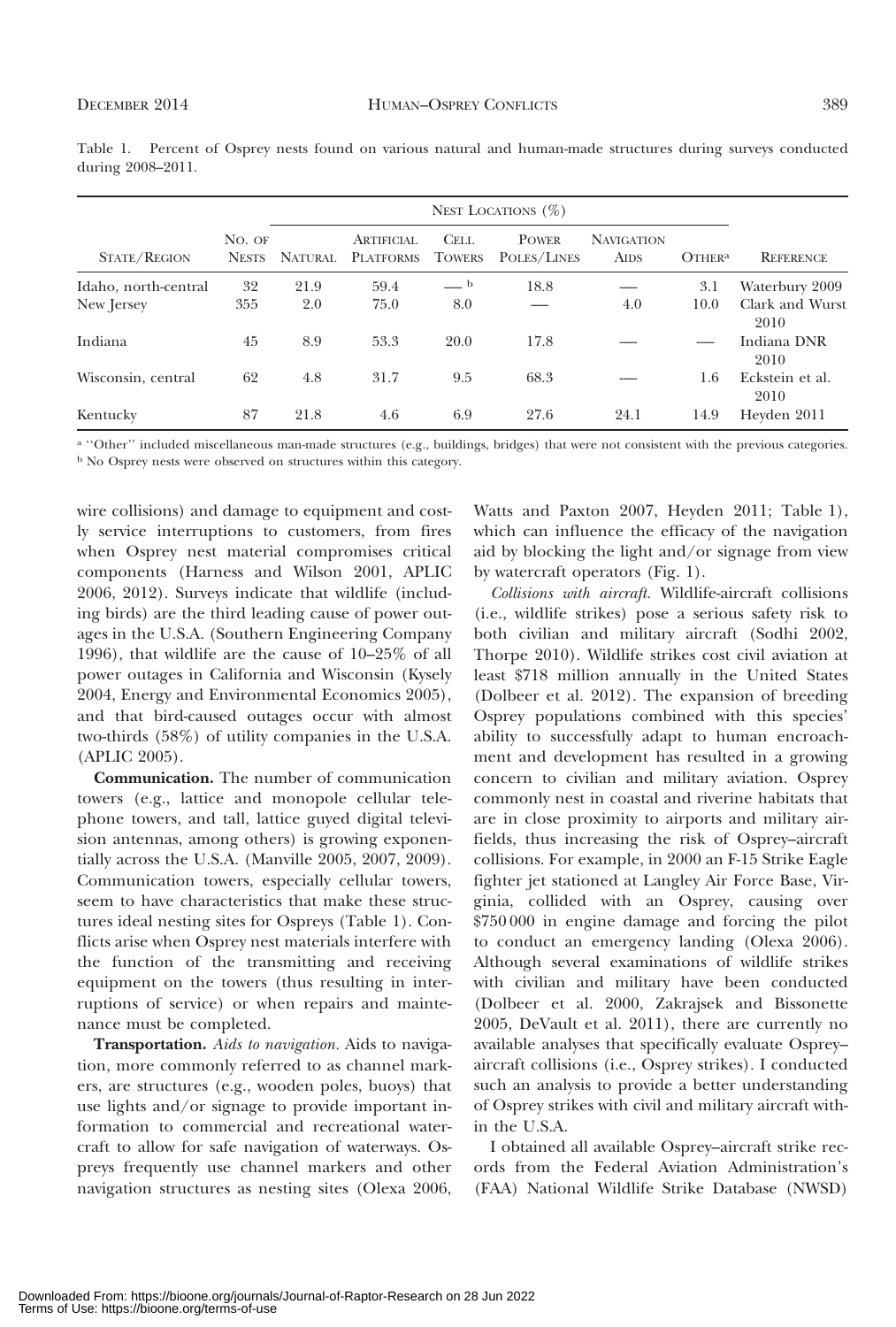

Figure 2. Annual number of Osprey–aircraft collisions in the U.S.A. reported for civilian and military (i.e., United States Air Force [USAF]) aircraft, 1990–2011.

and the U.S. Air Force (USAF) wildlife strike database from 1990 to 2011. After removing duplicate records and verifying data quality and integrity, I conducted a series of summaries and statistical analyses using chi-squared tests (Zar 1996) to better understand the risk Ospreys pose to civilian and military aircraft operations within the U.S.A.

Among the records of the FAA's NWSD and the USAF wildlife strike database, there were a total of 255 reported Osprey–aircraft strikes (215 with civilian aircraft and 40 with USAF aircraft) that occurred during 1990–2011, an average of 11.6  $(\pm 1.8 \text{ SE})$ annually (Fig. 2). The annual number of reported Osprey strikes to civilian and USAF aircraft (combined) increased ( $y = 0.68x - 1992.7$ ;  $R^2 = 0.80$ ,  $F_{1,21} = 78.2, P < 0.0001$  during this time period, concurrent with an increase of 46% in commercial aviation flights in the U.S.A. (USDOT 2013). The observed increases in Osprey strikes to aircraft likely resulted from growing Osprey populations, increased reporting of Osprey strike incidents, increased military and/or civilian flights, or a combination of these factors.

The number of reported Osprey strikes varied among months (season) for civilian aircraft ( $\chi^2$  = 55.9, df = 11,  $P < 0.0001$ ) but not for USAF aircraft  $(\chi^2 = 6.7, df = 11, P = 0.82)$ . For civilian aircraft, Osprey strikes were highest during summer (May through August; Fig. 3). This time period coincides with the Osprey breeding season (Martell et al. 2001, Poole et al. 2002, Washburn and Olexa 2011). Osprey strikes varied ( $\chi^2 = 112.0$ , df = 3, P  $< 0.0001$ ) among times of day (i.e., dawn, day, dusk, and night) and occurred almost exclusively (96.3%) during daylight hours, when Ospreys are active (Poole 1989, Poole et al. 2002, Washburn and Olexa 2011).

Osprey–aircraft collisions occurred in 28 states and the District of Columbia. Of the 215 reported Osprey strikes to civilian aircraft, 29.9%, 21.0%, and 13.1% occurred in Florida, New York, and the District of Columbia, respectively. The states with the highest frequency of reported USAF Osprey-strike incidents were Florida (37.5%) and South Carolina  $(12.5\%)$ .

For civilian and USAF aircraft (combined), the majority of reported Osprey strikes (85.8%) occurred within the immediate airfield environment. Osprey strikes to aircraft occurred during all phases of aircraft flight; however, only 3.9% and 6.7% of the strikes to civilian and USAF aircraft, respectively, occurred while the aircraft were en route to their destinations, outside the immediate airfield environment. Most Osprey strikes occurred when aircraft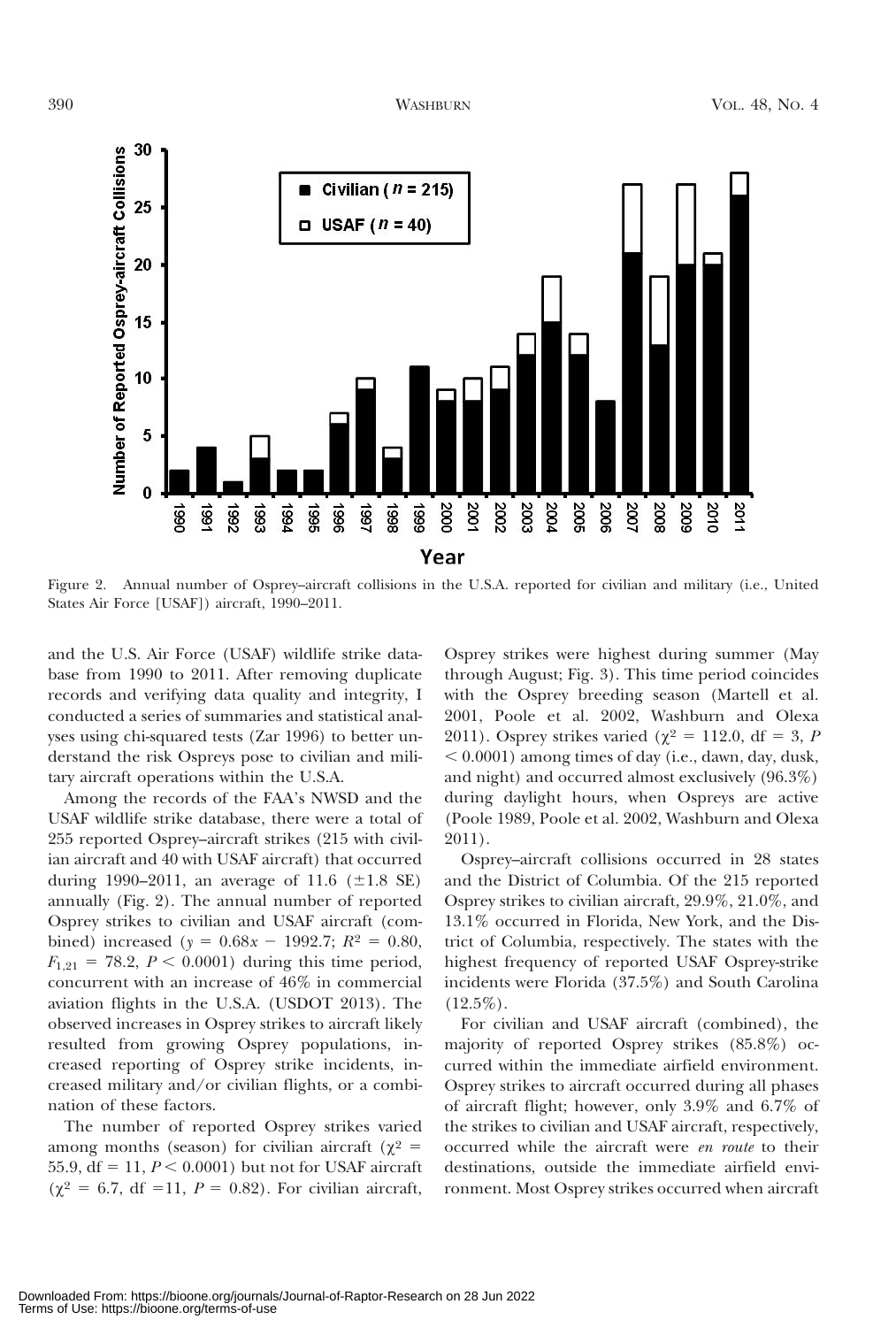

Figure 3. Reported Osprey–aircraft collisions (%), by month, in the U.S.A. for civilian and military (i.e., United States Air Force [USAF]) aircraft, 1990–2011.

were ''on approach'' to the airfields (38.2% of all strikes), landing  $(22.2\%)$ , or taking off  $(20.5\%)$ .

In almost all reported Osprey–strike incidents (98.8%), only one bird was involved. On four occasions, two Ospreys were struck by the same aircraft. The number of reported Osprey strikes to various sections of the aircraft (i.e., impact locations) varied for civilian ( $\chi^2 = 28.7$ , df = 8, P = 0.0004) and USAF  $(\gamma^2 = 17.1, df = 8, P = 0.03)$  aircraft (Table 2).

Table 2. Percent of known impact locations (i.e., where the bird struck the aircraft) during Osprey–aircraft collisions with civilian and military (i.e., United States Air Force [USAF]) aircraft that occurred within the USA, 1990– 2011.

| <b>IMPACT LOCATION</b> | CIVIL $(\%)$ | USAF $(\%)$ | TOTAL $(\%)$ |
|------------------------|--------------|-------------|--------------|
| Radome/nose            | 12.7         | 11.1        | 12.3         |
| Windscreen             | 7.8          | — a         | 5.8          |
| Fuselage               | 9.8          | 13.9        | 10.9         |
| Wing                   | 30.5         | 25.0        | 29.0         |
| Engine                 | 12.7         | 27.8        | 16.7         |
| Landing gear           | 8.8          | 8.3         | 8.7          |
| Weapons system         |              | 8.3         | 2.2          |
| Tail section           | 2.0          | 5.6         | 2.9          |
| Multiple locations     | 15.7         |             | 11.5         |

a No strikes to this section of the aircraft were reported.

Osprey–aircraft collisions can be costly in regard to aircraft damage and losses, and result in human injuries and potential fatalities. The proportion of Osprey strikes that caused damage to the aircraft was 39.8% for civilian and 32.5% for USAF aircraft. The average cost of a damaging wildlife strike (i.e., estimate [US\$ of damaged parts and repair costs]) to a civilian aircraft was \$15 131 per incident (highest reported  $= $100 012$ , whereas the average cost of a damaging strike to a USAF aircraft was \$40 270 per incident (highest reported  $= $750 000$ ). In almost all cases, Osprey–aircraft collisions resulted in Osprey mortality. Three of the incidents resulted in injuries to the pilots of the aircraft.

## MANAGEMENT IMPLICATIONS

Mitigation efforts (e.g., nest removal) to reduce or eliminate specific conflicts between Ospreys and humans must be conducted within the constraints and conditions outlined within legislation and their regulations related to wildlife conservation and management. Ospreys are protected in the U.S.A. by the federal Migratory Bird Treaty Act (16 United States Code 703-712) and its associated regulations. In addition, individual states may provide legal protection to Ospreys via state statues, regulations, or administrative code (e.g., Chapter 68A of the Florida Administrative Code, Code of Virginia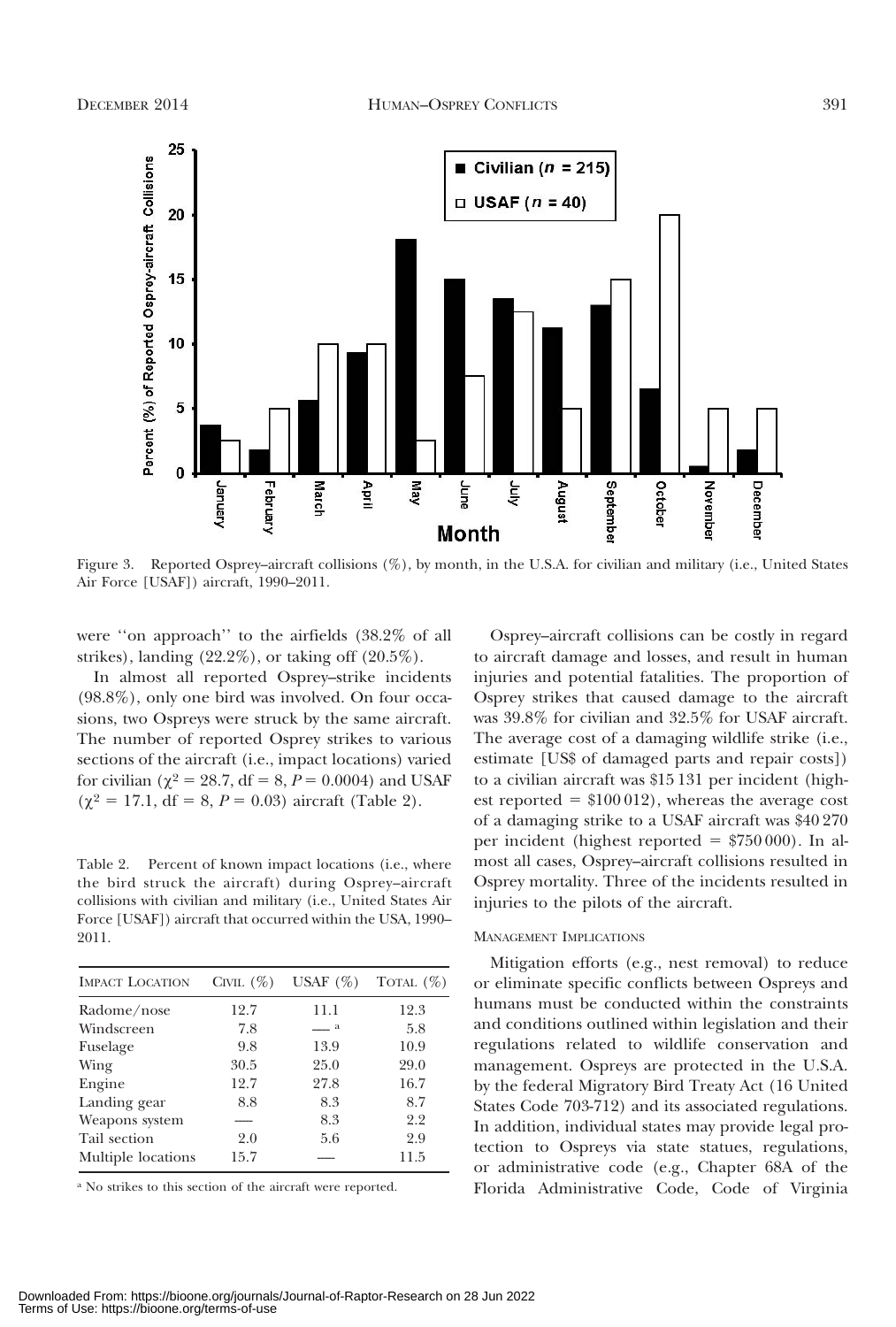29.1-521). Although some states with low overall populations of Ospreys are encouraging increases in Osprey breeding and abundance (e.g., Indiana, Iowa, New Jersey) through installation of artificial nest platforms and use of hacking towers (Olexa 2006, Clark and Wurst 2010, Eckstein et al. 2010), other states (e.g., Florida, Virginia) are experiencing high levels of human–Osprey conflicts due to the large populations of Ospreys in these areas (FFWCC 2004, Olexa 2006).

Due to the migratory nature of North American Ospreys (Poole 1989, Poole et al. 2002), the occurrence of human–Osprey conflict situations across the U.S.A. is generally limited to the breeding and early migration periods, with one notable exception. Throughout the year, Ospreys in Florida include a combination of birds that summer (and breed) in northern states and winter in Florida (arguably much like some human demographics), birds that breed in Florida and winter in central or South America, and locally breeding Ospreys that make nonmigratory post-breeding movements but remain in Florida throughout the year (Poole et al. 2002, Martell et al. 2004).

Industry. Aquaculture production. A variety of methods and techniques, including exclusion, nonlethal hazing, and lethal control, are available to reduce the potential of human–Osprey conflicts associated with aquaculture production facilities (Salmon and Conte 1981, Bechard and Márquez-Reyes 2003). Although lethal control (i.e., shooting) is a commonly used method at aquaculture facilities in Central and South America (Bechard and Ma´rquez-Reyes 2003, Bechard et al. 2007), promotion of effective, nonlethal methods (e.g., exclusion netting) has the potential to decrease the occurrence of human–Osprey conflicts, and more importantly, Osprey mortality. This represents an area of important research and outreach, particularly within Central and South American countries.

Wind energy. Like all migrating birds, Ospreys may be affected by existing or future wind energy facilities that occur in their migratory pathways. However, the nature and extent of such conflict situations is unknown. Recent advances in satellite tracking technology might provide particularly useful information for determining the potential influence that wind energy development could have on breeding and migrating Ospreys (Martell et al. 2001, Washburn and Olexa 2011, Martell et al. 2014) when such facilities are sited within coastal regions or offshore areas.

Utilities. Some state wildlife management agencies provide guidelines and information regarding processes and recommended procedures for the management of human–Osprey conflicts (FFWCC 2004, VDGIF 2010). The sociopolitical nature of human–Osprey conflicts can be particularly important due to the visibility of Osprey nests in residential and urban areas, combined with a high level of public interest in Ospreys and raptors in general. Consequently, some electric utility and power service companies are taking proactive approaches (e.g., developing protocols and guidelines, effectively using media and electronic outlets) to reduce the effects of Osprey nesting on utility poles, power transmission towers, communication towers, and other utility service structures. Such efforts are employed to decrease power outages and loss of customer service, increase service reliability, and gain valuable prestige (Kelly and Hodge 1996, Manville 2005, 2009, Eckstein et al. 2010). In emergency situations where Ospreys may be in danger (e.g., a fire at a nest on a power transmission tower or electric utility pole), assistance from state or federal wildlife management agencies (e.g., U.S.D.A. Wildlife Services, U.S. Fish and Wildlife Service), and/or licensed wildlife rehabilitators in resolving these conflicts may be available for utility companies, public service providers, and municipalities.

In situations where Ospreys are nesting on humanmade structures and thus may create conflicts, the addition of an artificial nesting platform (either to the structure itself or preferably on a pole erected nearby the nest site) offers a mutually beneficial solution (APLIC 2006, 2012). Discouraging Ospreys from using problematic nest sites through modifications to the structures, concurrent with the installation of the artificial platform, is an important step in the process (APLIC 2006). In addition, modification of existing power distribution poles (e.g., installing avian perch deterrents, pole caps, thermoplastic coating, bushing covers, using bird deterrent and line-marking devices, and appropriately separating phase-to-phase and phase-to-ground wires, among other practices) can all reduce Osprey collisions and electrocutions with pole and line infrastructures (APLIC 2006, 2012). Nest platforms (APLIC 2006) and line-marking devices (APLIC 2012) can reduce fires, electrocutions, and collisions with power transmission towers and transmission lines and their static wires. Decreased perching and nesting should result in less Osprey mortality and fewer human–Osprey conflicts (Harness and Wilson 2001, APLIC 2006, 2012).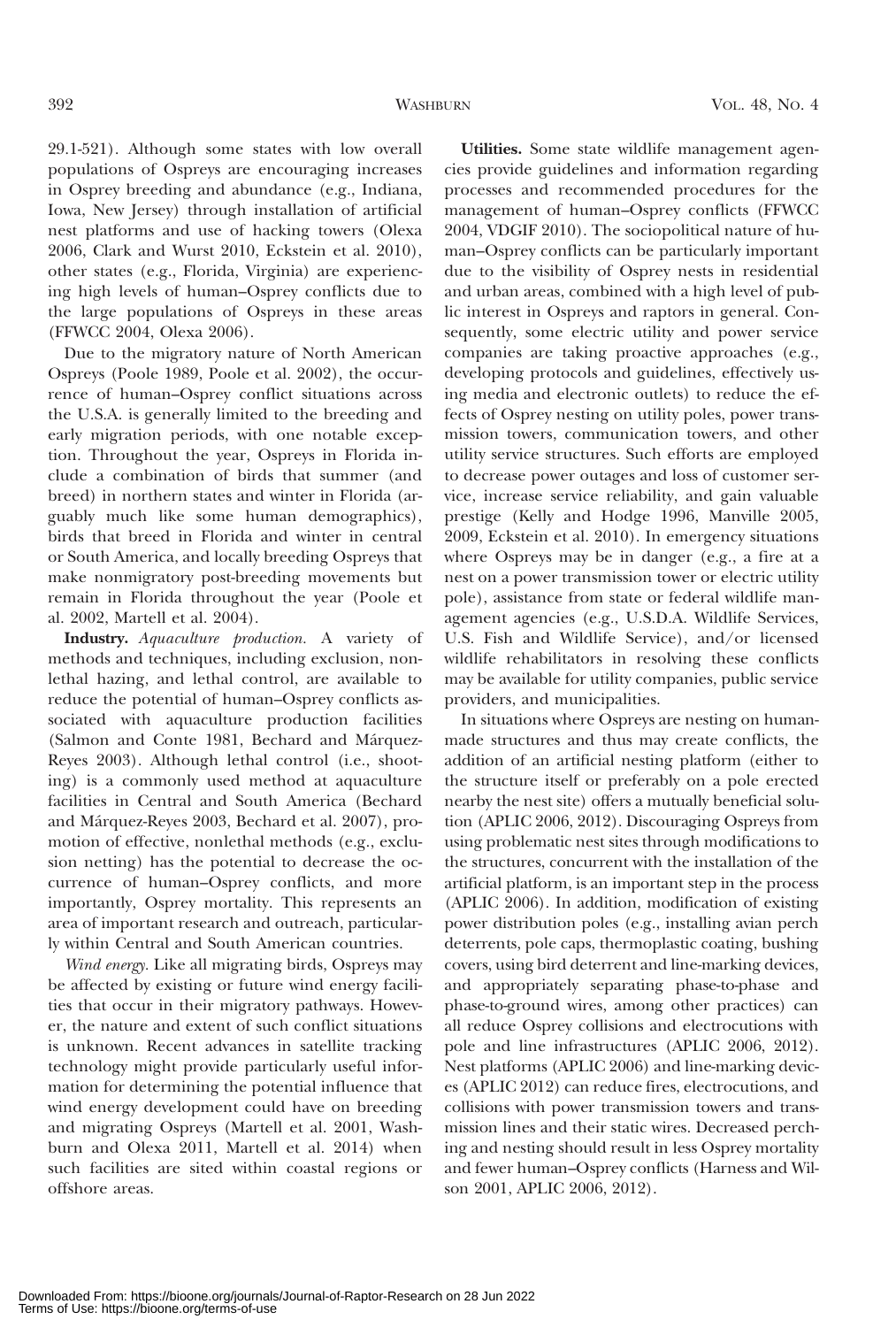Communication. Increases in communication tower abundance and distribution (due to increasing demands for utilities and services by a growing human population), combined with the physical characteristics of towers that are attractive to nesting Osprey, appear to be creating the potential for an abundance of current and future human–Osprey conflicts. Although detailed information on the overall occurrence of human–Osprey conflicts related to communication towers is currently unavailable, such conflicts appear to be widespread and might be specific to Ospreys during the nesting period. Consequently, if human disturbance to Ospreys and nests (e.g., tower equipment maintenance activities) could be planned and conducted at times outside of the breeding season, many conflict situations could be avoided or mitigated.

The potential effects of low-level, nonthermal radiation emitted from communication towers on nesting and roosting birds in Europe has been strongly correlated with feather loss, reduced bird survivorship, injuries and death, but has yet to be studied in the wild in North America (see laboratory and field references cited in Manville 2005, 2009). Because Ospreys have a propensity to nest on communication towers and other structures close to them, the possible effects of radiation on eggs, nestlings, and adults are of concern, and I suggest this topic is an area needing considerable further study.

Transportation. Aids to navigation. Aids to navigation should be modified (e.g., relocation of signage, addition of perch deterrent devices) to discourage or prevent Ospreys from nesting on the channel markers (Olexa 2006). Alternatively, the modification of navigation aids, such as the addition of an artificial nesting platform above the structure, can allow for Osprey nesting without blocking the light and/or sign and reducing watercraft safety (Heyden 2011). Similar nesting platforms are already recommended to address electric distribution pole and transmission tower nesting issues (APLIC 2006, 2012).

Collisions with aircraft. Human safety issues related to Osprey–aircraft collisions can be serious. Addressing Osprey strike events effectively requires enhanced aviator awareness, proper reporting, and an emphasis on resolving this issue. The reduction of risk to aviation safety posed by Ospreys and other wildlife is best effected through the use of an integrated wildlife damage management program, which likely would include the use of nonlethal hazing and harassment, installation of perch deterrents on airport structures, possible use of infrasound and audible noise deterrents, pyrotechnics, translocation or removal of problematic individuals, and a variety of other tools and techniques (Cleary and Dolbeer 2005, Olexa 2006). Ospreys often demonstrate the interesting and dangerous habit of landing on airport taxiways and runways to eat fish. Although the reason for this behavior is unknown (perhaps it provides the birds with better opportunities to see approaching competitors, such as Bald Eagles [Haliaeetus leucocephalus]), this habit greatly increases the risk of Osprey–aircraft strikes and engine ingestions. Active, nonlethal hazing and harassment methods (e.g., use of pyrotechnics) are important for deterring this behavior and reducing Osprey presence within the airport environment.

Other activities designed to reduce Osprey presence and use of airfields can be also beneficial. The placement of artificial nest platforms in areas near or around airports to increase the number of nesting Ospreys should be discouraged and existing platforms should be removed. Where practical, forage resources such as fish should be removed from ponds and wetlands within the immediate airfield environment.

#### **SUMMARY**

Recent increases in Osprey populations across North America have resulted in more and diverse conflicts between humans and Ospreys. The nature of these conflicts varies considerably with regard to their scale and scope, and the effects upon Ospreys and humans. Because of the Osprey's high visibility, its use of urban and suburban areas for nesting, aquatic-based feeding behavior, and increasing trends for many populations, opportunities for public education regarding the resolution of human– Osprey conflicts abound. These opportunities for resolution include creative mitigation measures, many currently being developed and evaluated, that combine effective management and better monitoring, which ultimately will provide a better understanding of human–Osprey conflicts, help reduce these conflicts, and ensure our successful coexistence with Osprey populations in the future.

#### ACKNOWLEDGMENTS

Financial and logistical support for this research effort was provided by the U.S. Department of Agriculture and the Federal Aviation Administration. I appreciate the assistance provided by Dan Sullivan and Lt. Tiffany Robertson of the United States Air Force Safety Center. B. Blackwell, T. DeVault, A. Poole, and two reviewers provided helpful comments on the manuscript. Any use of trade, product, or firm names is for descriptive purposes only and does not imply endorsement by the U.S. government.

Terms of Use: https://bioone.org/terms-of-use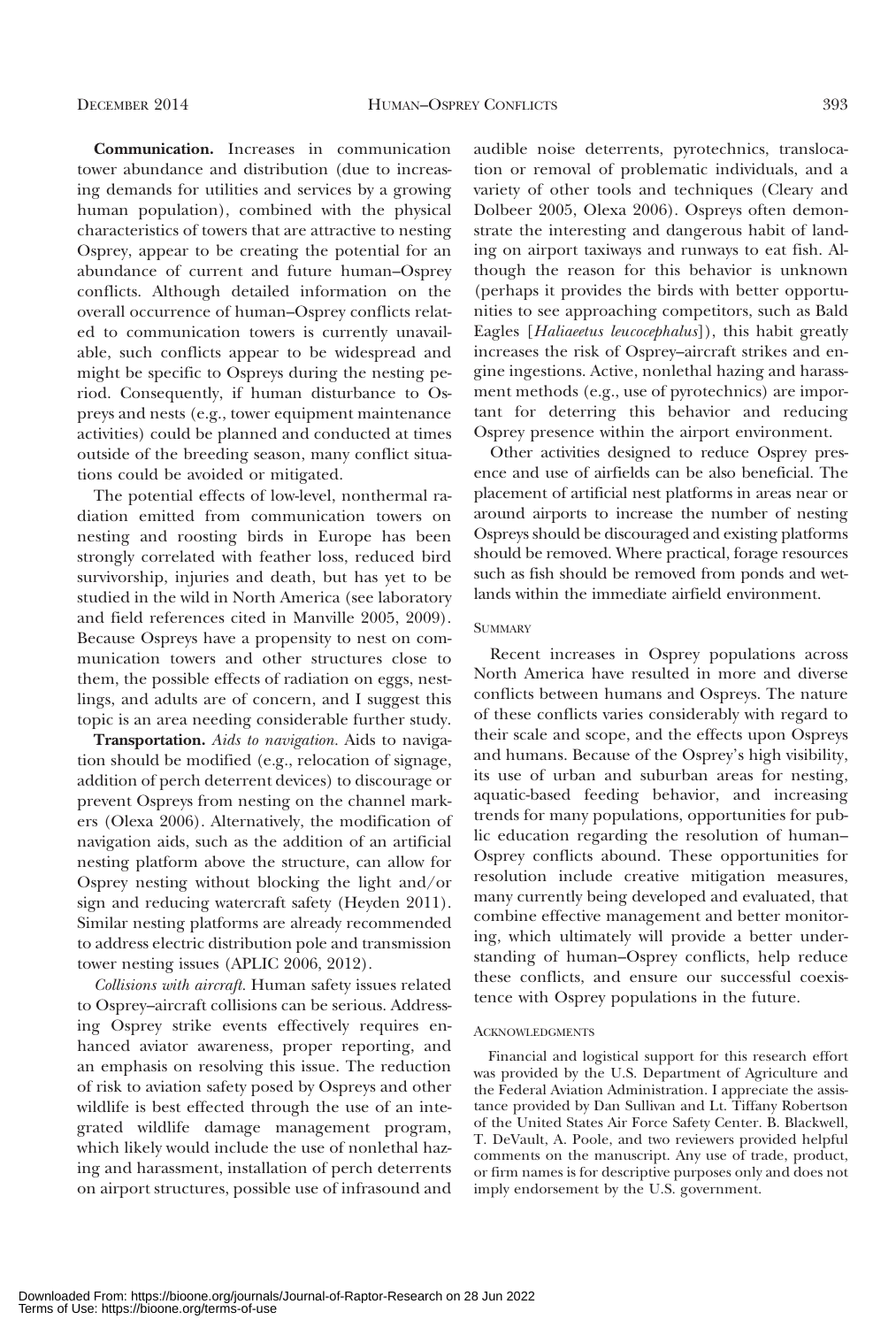LITERATURE CITED

- AVIAN POWER LINE INTERACTION COMMITTEE [APLIC]. 2005. Avian protection plan (APP) guidelines. Edison Electric Institute, APLIC, Washington, DC U.S.A.
	- ———. 2006. Suggested practices for avian protection on power lines: the state of the art in 2006. Edison Electric Institute, APLIC, and the California Energy Commission, Washington, DC and Sacramento, CA U.S.A.
	- ———. 2012. Reducing avian collisions with power lines: the state of the art in 2012. Edison Electric Institute and APLIC, Washington, DC U.S.A.
- BECHARD, M.J. AND C. MÁRQUEZ-REYES. 2003. Mortality of wintering Ospreys and other birds at aquaculture facilities in Colombia. Journal of Raptor Research 37:292–298.
	- -, AND H.F. LOPEZ ARÉVALO. 2007. The threat of Central and South American aquaculture facilities to Ospreys and other piscivorous birds. Pages 78–87 in K.L. Bildstein, D.R. Barber, and A. Zimmerman [EDS.], Neotropical raptors. Hawk Mountain Sanctuary, Orwigsburg, PA U.S.A.
- BENT, A.C. 1937. Life histories of North America birds of prey, Vol. 1. United States National Museum Bulletin, No. 167, Washington, DC U.S.A.
- BLUE, R. 1996. Documentation of raptor nests on electric utility facilities through a mail survey. Pages 87–95 in D.M. Bird, D.E. Varland, and J.J. Negro [EDS.], Raptors in human landscapes: adaptations to built and cultivated environments. Academic Press, San Diego, CA U.S.A.
- CLARK, K. AND B. WURST. 2010. The 2010 Osprey project in New Jersey. New Jersey Division of Wildlife, Woodbine, NJ U.S.A.
- CLEARY, E.C. AND R.A. DOLBEER. 2005. Wildlife hazard management at airports, a manual for airport personnel, Second Ed. U.S. Department of Transportation, Federal Aviation Administration, Office of Airport Safety and Standards, Washington, DC U.S.A.
- DEVAULT T.L., J.L. BELANT, B.F. BLACKWELL, AND T.W. SEA-MANS. 2011. Interspecific variation in wildlife hazards to aircraft: implications for airport wildlife management. Wildlife Society Bulletin 35:394–402.
- DOLBEER, R.A., S.E. WRIGHT, AND E.C. CLEARY. 2000. Ranking the hazard level of wildlife species to aviation. Wildlife Society Bulletin 28:372–378.
- -, J. WELLER, AND M.J. BEGIER. 2012. Wildlife strikes to civil aircraft in the United States 1990–11. U.S. Department of Transportation, Federal Aviation Administration, Washington, DC U.S.A.
- ECKSTEIN, R., G. DAHL, S. EASTERLY, B. ISHMAEL, J. NELSON, P. MANTHEY, M. MEYER, L. TESKY, D. GOLTZ, AND B. GLENZINSKI. 2010. Wisconsin Bald Eagle and Osprey surveys: 2010. Wisconsin Department of Natural Resources, Madison, WI U.S.A.
- ENERGY AND ENVIRONMENTAL ECONOMICS, INC. 2005. The cost of wildlife-caused power outages to California's economy. Report CEC-500-2005-030. California Energy Commission, PIER Energy-related Environmental Research, Report, Sacramento, CA U.S.A.
- EWINS, P.J. 1996. The use of artificial nest sites by an increasing population of Ospreys in the Canadian Great Lakes Basin. Pages 109–123 in D.M. Bird, D.E. Varland, and J.J. Negro [EDS.], Raptors in human landscapes: adaptations to built and cultivated environments. Academic Press, San Diego, CA U.S.A.
- FLORIDA FISH AND WILDLIFE CONSERVATION COMMISSION [FFWCC]. 2004. Osprey nest removal policies. Florida Fish and Wildlife Conservation Commission, Division of Habitat and Species Conservation, Tallahassee, FL U.S.A.
- GLAHN, J.F., E.S. RASMUSSEN, T. TOMSA, AND K.J. PRUSSER. 1999. Distribution and relative impact of avian predators on aquaculture facilities in the northeastern United States. North American Journal of Aquaculture 61:340–348.
- HARNESS, R.E. AND K.R. WILSON. 2001. Electric-utility structures associated with raptor electrocutions in rural areas. Wildlife Society Bulletin 29:612–623.
- HAUGHTON, L.M. AND L.M. RYMON. 1997. Nesting distribution and population status of U.S. Ospreys, 1994. Journal of Raptor Research 31:44–53.
- HENNY, C.J., R.A. GROVE, J.L. KAISER, AND B.L. JOHNSON. 2010. North American Osprey populations and contaminants: historic and contemporary perspectives. Journal of Toxicology and Environmental Health, Part B 13:579–603.
- ——— AND J.L. KAISER. 1996. Osprey population increase along the Willamette River, Oregon, and the role of utility structures, 1976–93. Pages 97–108 in D.M. Bird, D.E. Varland, and J.J. Negro [EDS.], Raptors in human landscapes: adaptations to built and cultivated environments. Academic Press, San Diego, CA U.S.A.
- ———, M.M. SMITH, AND V.D. STOTTS. 1974. The 1973 distribution and abundance of breeding Ospreys in the Chesapeake Bay. Chesapeake Science 15:125–133.
- HEYDEN, K. 2011. 2011 Osprey update. Kentucky Department of Fish and Wildlife Resources, Frankfort, KY U.S.A.
- INDIANA DEPARTMENT OF NATURAL RESOURCES [IDNR]. 2010. Wildlife diversity report 2010. Indiana Department of Natural Resources, Wildlife Diversity Program, Indianapolis, IN U.S.A.
- JOHNSON, G.D., W.P. ERICKSON, M.D. STRICKLAND, M.F. SHE-PARD, D.A. SHEPARD, AND S.A. SARAPPO. 2002. Collision mortality of local and migrant birds at a large-scale wind power development on Buffalo Ridge, Minnesota. Wildlife Society Bulletin 30:879–887.
- KELLY, J.M. AND M.R. HODGE. 1996. The role of corporations in ensuring biodiversity. Environmental Management 20:947–954.
- KYSELY, J. 2004. WE Energies gets a one-two punch in outage control. Transmission and Distribution World 56:80–81.
- MANVILLE, A.M., II. 2005. Bird strikes and electrocutions at power lines, communication towers, and wind turbines: state of the art and state of the science – next steps toward mitigation. Pages 1051–1064 in C.J. Ralph and T.D. Rich [EDS.], Bird conservation implementation in